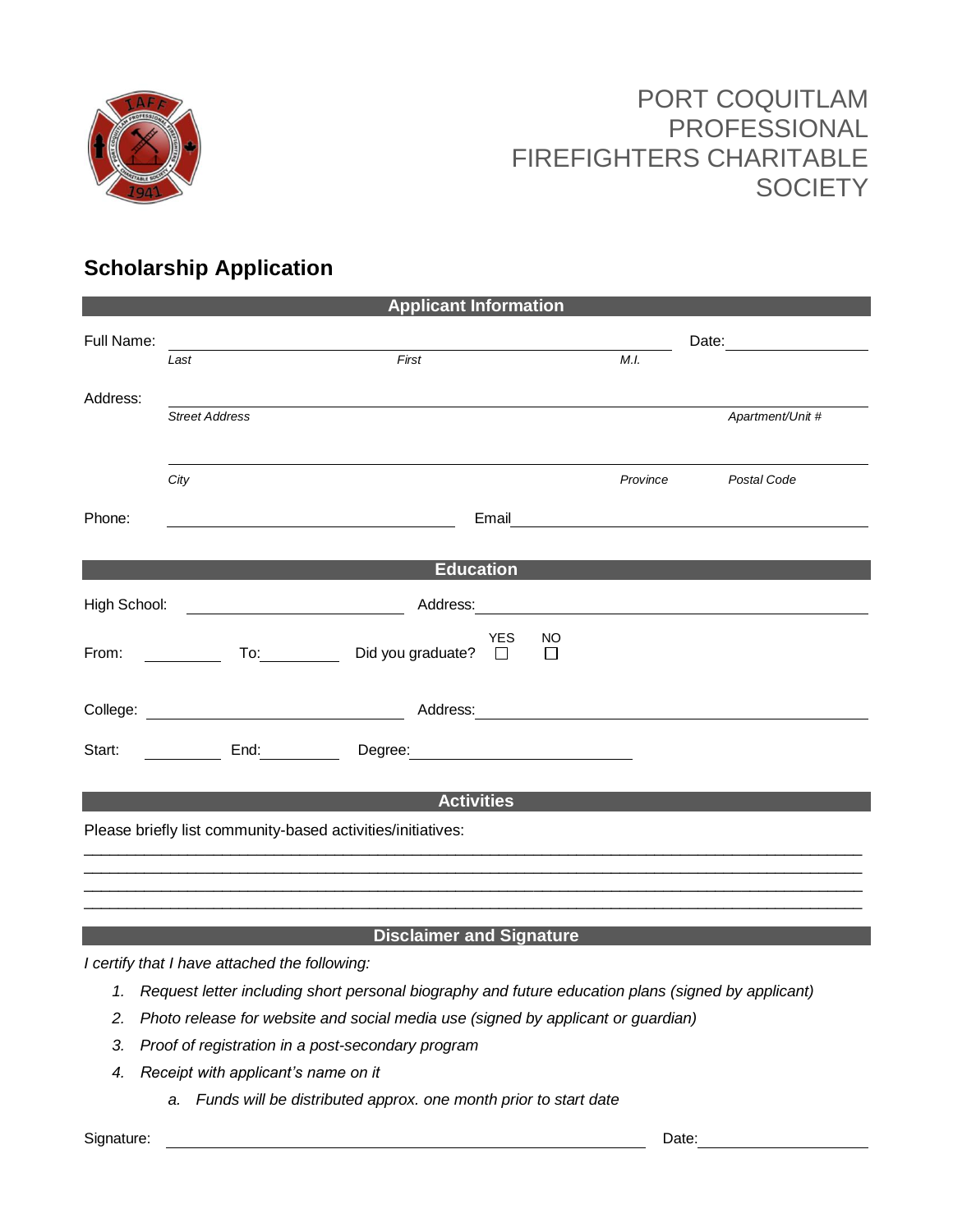

## PORT COQUITLAM PROFESSIONAL FIREFIGHTERS CHARITABLE **SOCIETY**

## **Qualifications for Receiving a Scholarship**

The selection committee is looking for individuals who are all-around good students, who are dedicated to making their school and community a better place. The recipient does not have to be an all-star in the classroom or on a sports team, but they should be passionate about volunteering or helping their peers and others.

To qualify for the Port Coquitlam Professional Firefighters Charitable Society (PCPFCS) **\$1000 Scholarship**, a student must meet the following criteria:

- Resident of Port Coquitlam
- Graduating grade 12 student from Riverside or Terry Fox Secondary School
- Plans to attend recognized post-secondary institution for career advancement course
- Demonstrated school involvement and dedication to community
- Plans to use the scholarship money for tuition within one year of graduation

Please ensure to include signed application, short personal biography, photo release for use on the PCPFCS website and social media, proof of registration and receipt with applicant's name on it. Selections will be made in early- or mid-June.